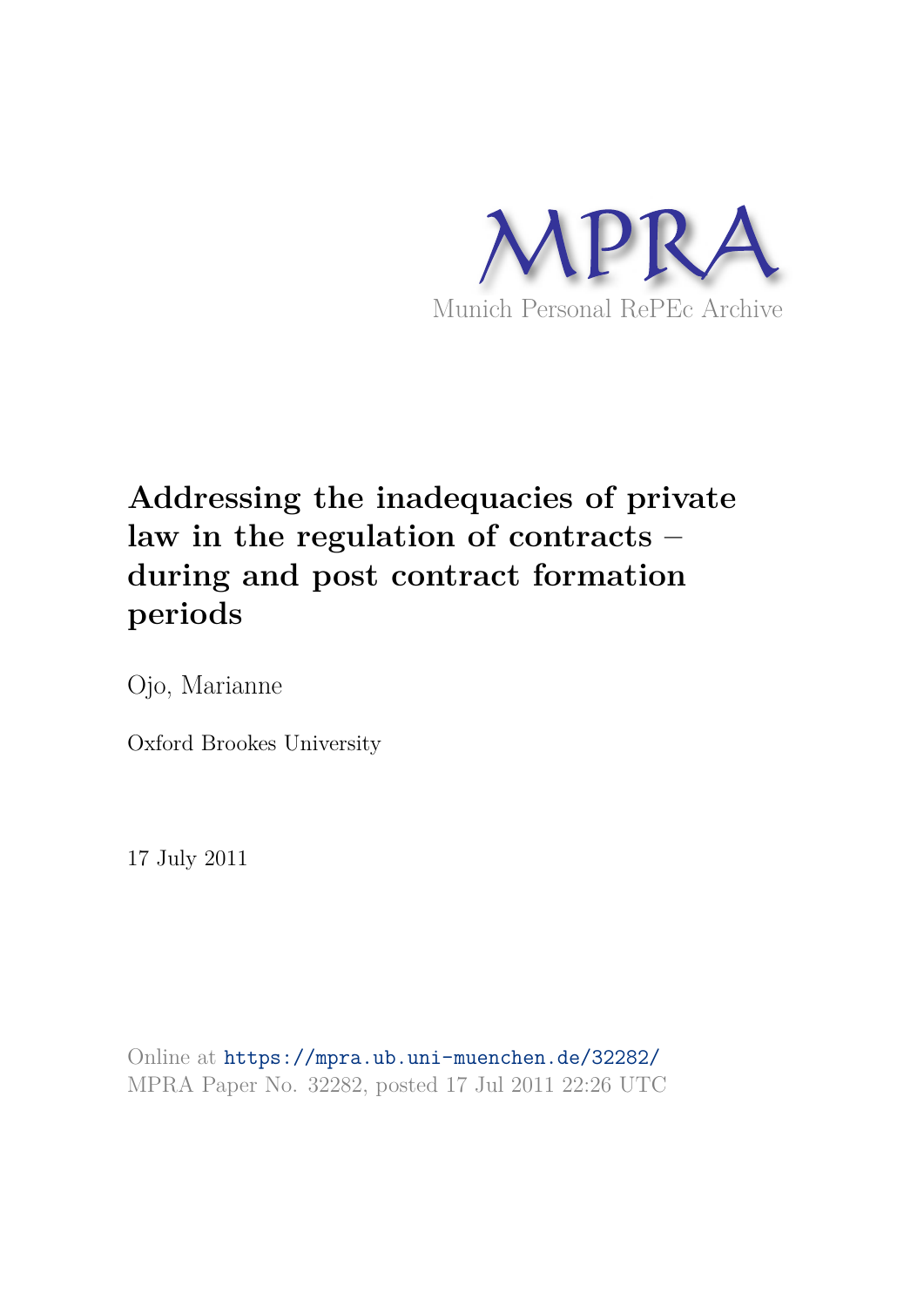#### **ABSTRACT**

It has been argued that weaknesses inherent in Private Law rules, which contribute to its inability to effectively regulate contracts, are in part, attributed to its generality as well as inflexibility in adapting to individual situations. Whilst self-regulation, a constituent of the standard setting system which private law supplements, offers advantages which include proximity (in that self regulatory organisations are considered closer to the industry being regulated), flexibility, and a high level of compliance with rules, it will be highlighted in this paper that some other models of regulation, are capable of conferring greater flexibility, compliance, enforcement and accountability.

The setting of standards with , an adequate degree of specificity in order to provide effective guidance, as well as the lack of expertise in choosing between standards are amongst some of the challenges which the Private Law of Contract is confronted with.

This paper aims to highlight and demonstrate why an interaction with public regulation, as well as an incorporation of substantive equality principles, will be required to address these weaknesses of Private Law. Further, it illustrates how through the evolvement of self regulation, and the interaction of self regulation with public regulation, Private Law has also evolved in its interaction with public regulation.

Key Words: regulation, implied contracts, Equity, undue influence, economic duress, bargaining power, self regulation, accountability, legal certainty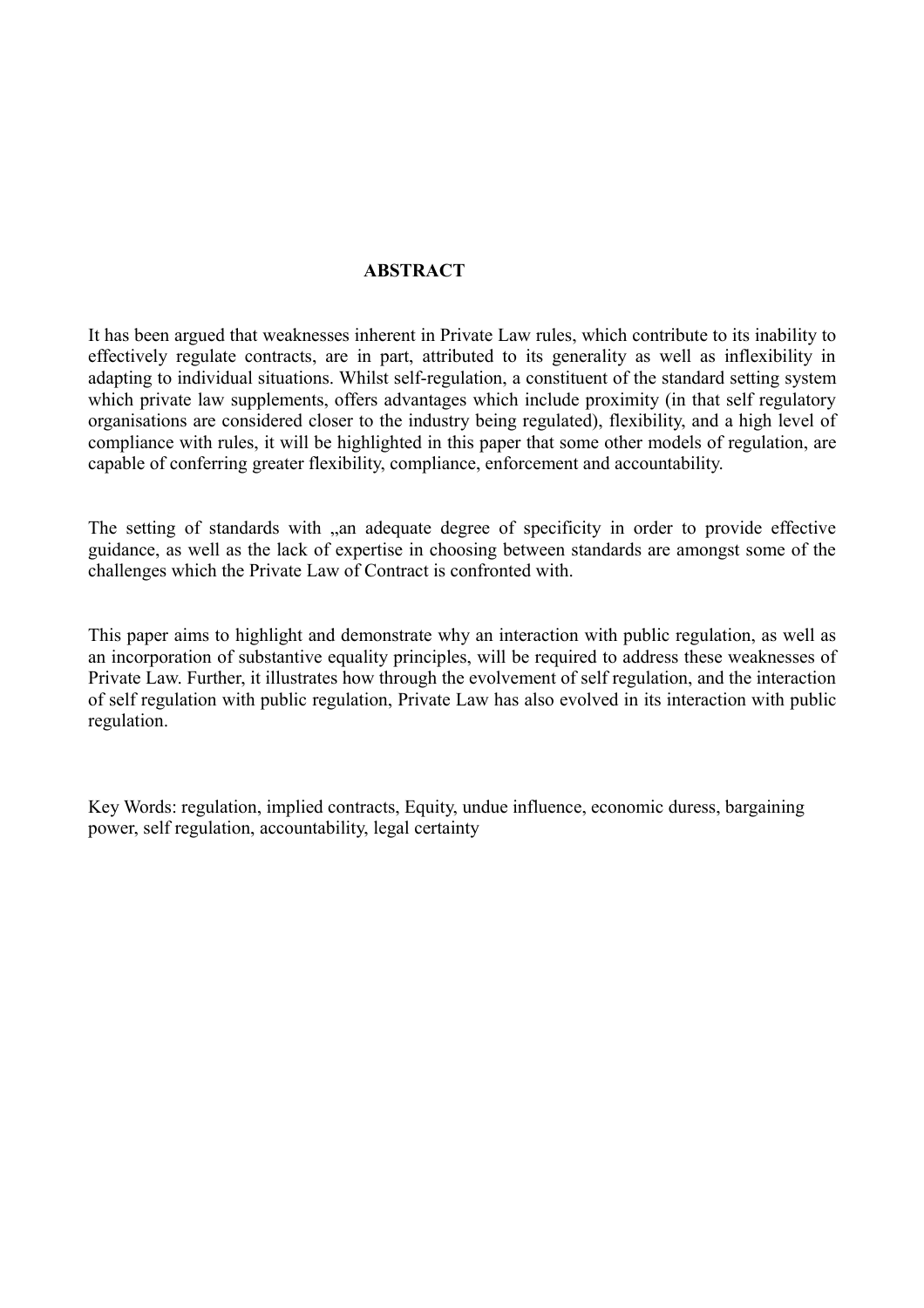# **Addressing the Inadequacies of Private Law in the Regulation of Contracts – During and Post Contract Formation Periods**

*Marianne Ojo<sup>1</sup>*

#### **Introduction**

It is a widely acknowledged fact that Private Law techniques aimed at addressing regulation, in particular, social and economic regulation<sup>2</sup>, are flawed in their design. This paper aims to identify, as well as address major flaws inherent in the design of Private Law regulatory techniques.

 In order to achieve this aim, the first section of the paper focuses on why contracts should be more effectively regulated, by way of reference to situations whereby the inequality of bargaining powers could arise, as well as emphasises the fact that such situations do not only arise during contract formation periods.

Traditional tools, legal and equitable doctrines which have been implemented in addressing situations whereby exploitation and unfairness in contract formation occur, will then be introduced and analysed. From this perspective, the role of courts in addressing the inadequacies of Private Law is not only highlighted, but also other considerations which should be taken into account by courts in arriving at decisions aimed at ensuring that an equitable, as well as fair settlement is achieved.

In highlighting challenges presented to Private Law in its regulation of contracts, the third section of the paper will then consider how Private Law is evolving in its efforts to effectively regulate contracts and other more modern mechanisms and actors which are now involved the regulation of contracts. From this perpective, challenges presented to Private Law in the effective regulation of contracts, will be considered as a means of highlighting why greater interaction with public regulation and other models of regulation is vital.

The fourth section will then incorporate a discussion on the role and contribution of courts in achieving legal certainty. The role of Parliament in providing greater legal certainty, as well as the need for greater parliamentary powers where limits in the exercise of courts' discretionary powers occur, will be introduced in this respect. An analysis of the roles of the Ombudsman as well as other actors in fostering accountability, will also constitute the focus of attention in this section.

The fifth section highlights why harmonisation which is based on a common European Code of Ethics and Conduct, and which is founded on substantive equality principles may achieve greater and more effective results than the Draft Common Frame of Reference. The final and concluding section will then follow.

To what extent should legal certainty prevail over flexibility and the ability to offer aggrieved parties the just and equitable results which they deserve? Should general rules which do not take into account the substance of transactions as well as individual peculiarities of a given situation take

<sup>1</sup> School of Social Sciences and Law, Oxford Brookes University, Oxford. Email: marianneojo@hotmail.com

<sup>2 .</sup>Such a search for more effective regulatory techniques in implementing economic and social regulation, has resulted in the creation of modern styles of public regulation." See H Collins, *Regulating Contracts* (1999) Oxford University Press at page 69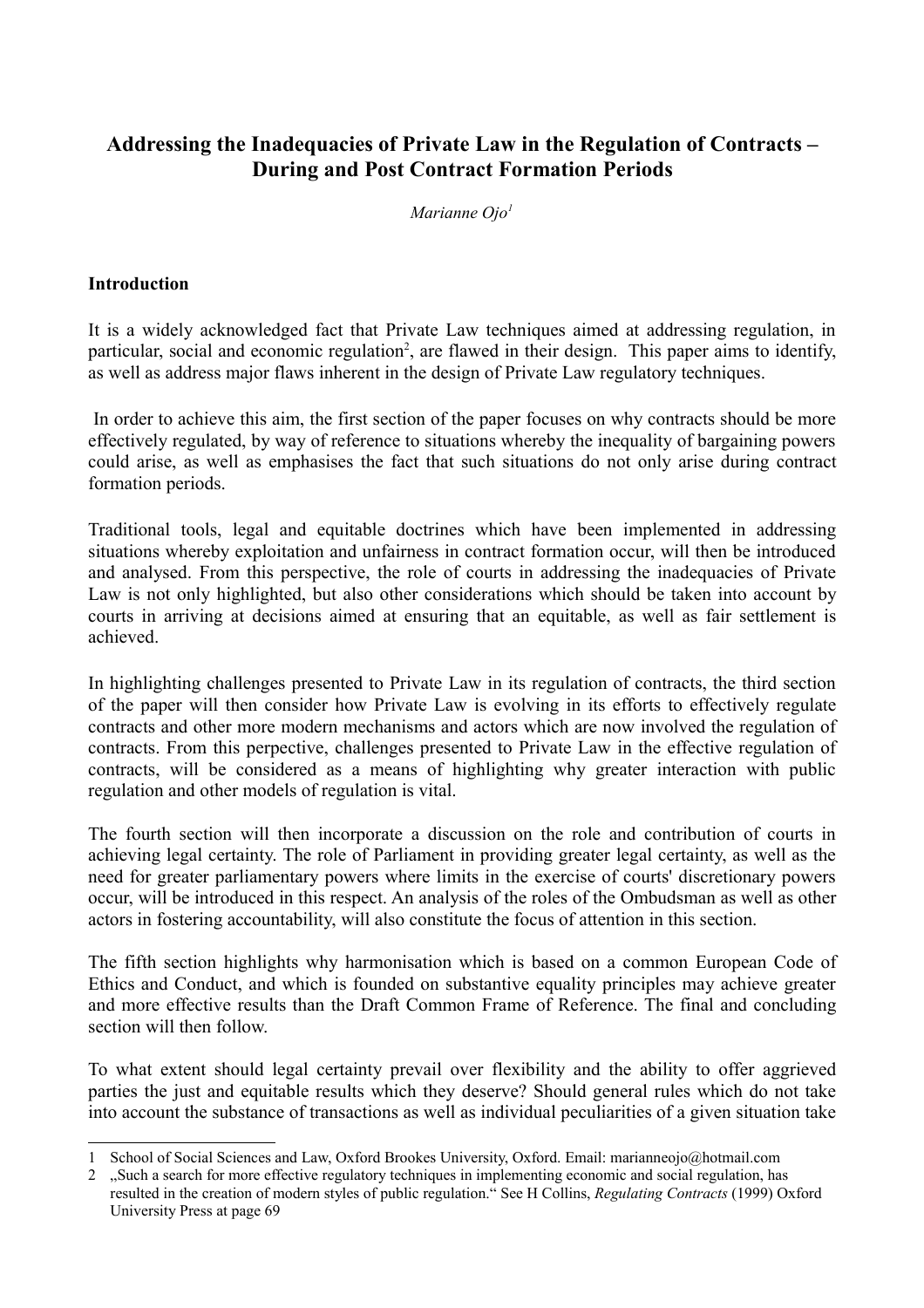precedence over more bespoke and particularistic rules which would accord greater justice to the victim?

## **A. Why Should Contracts Be Regulated at All?**

If we lived in a perfect world, where ethical and moral principles were strictly observed, as well as the observation of one's conscious conscience, "the Golden Rule"<sup>3</sup>, "Do unto others as you would have them do unto you", would also be strictly applied – without the need for any external regulation. Further, given the reciprocal nature of numerous ethical and moral attributes, it would be expected that if both parties to a contract demonstrated and had mutual respect for one another, then the terms of a contract would mutually be respected. In such a perfect scenario, Private Law would probably suffice in the regulation of contracts between two parties. However and unfortunately, we do not live in a perfect world and to compound this fact, the world in which we live is subjected to various externalities as well as ...surprises which also need to be incorporated and taken into account when designing a contract. As long as such uncertainties or externalities fall within reasonable boundaries and within what is to be reasonably expected, then such factors should be considered in the event that a party decides to act in a manner contrary to the terms and spirit of the contract.

The above stated "Golden Rule", which also accords with maxims<sup>4</sup> of Equity, would also help in addressing situation where implied terms are incorporated into the contract. It is well acknowledged that traditions, cultures and norms differ across various jurisdictions. Whilst certain jurisdictions apply equitable principles – in addition to legal contractual principles, other jurisdictions apply other doctrines in approaching decisions related to implied terms in contracts. Irregardless of such differences, ethics and codes of conducts exist in every jurisdiction. In arriving at decisions which predominantly involve implied terms, and in every jurisdiction, the application of substantive equality rules and principles could constitute part of the basis on which the final decision is arrived.

Why Should Contracts Be More Effectively Regulated ?

An obvious answer to this would appear to be : Because parties to a contract, even though such parties are obliged under moral and ethical principles to uphold their side of the bargain, are human, and may be motivated by personal or self serving interests to act in a manner contrary to the spirit of the contract, after the contract has been entered into. Furthermore, a party to a contract may be induced under unfavourable circumstances to enter into a contract, may enter into a newly designed" contract unknowingly – that is, further terms may be inserted into the contract after the contract has been entered into. Such instances could occur for example, during the renewal or extension of a contract. The party, having been accustomed to terms of the original contract, may assume that such terms also apply upon renewal, and by the time such change is brought to his/her notice, it is probably too late to withdraw from the contract or to look for an alternative deal. Furthermore, "hidden terms" may resurface in the form of extremely small and miscroscopic terms which have been inserted to the least conspicuous part of the contract.<sup>5</sup>

- Equity Follows the Law

<sup>3</sup> For further information on the reciprocity of moral and ethical values, see M Ojo, "Integrity, Respect for Others, and Ethics – Three Essential Leadership Qualities (April 2011). See also R Bigwood, *Exploitative Contracts* (2003) Oxford University Press at page 51

<sup>4</sup> Amongst some of the more popular maxims which highlight the specificity of Equity, as well as its acknowledgement of the existence of common law , are:

<sup>-</sup> He who Seeks Equity Must Do Equity

<sup>-</sup> He who Comes into Equity Must Come with Clean Hands

<sup>-</sup> Equity Acts Specifically

<sup>-</sup> Equity Regards Substance Rather than Form

<sup>5</sup> No one is excused from adequately and thoroughly reading through small prints of a contract. However certain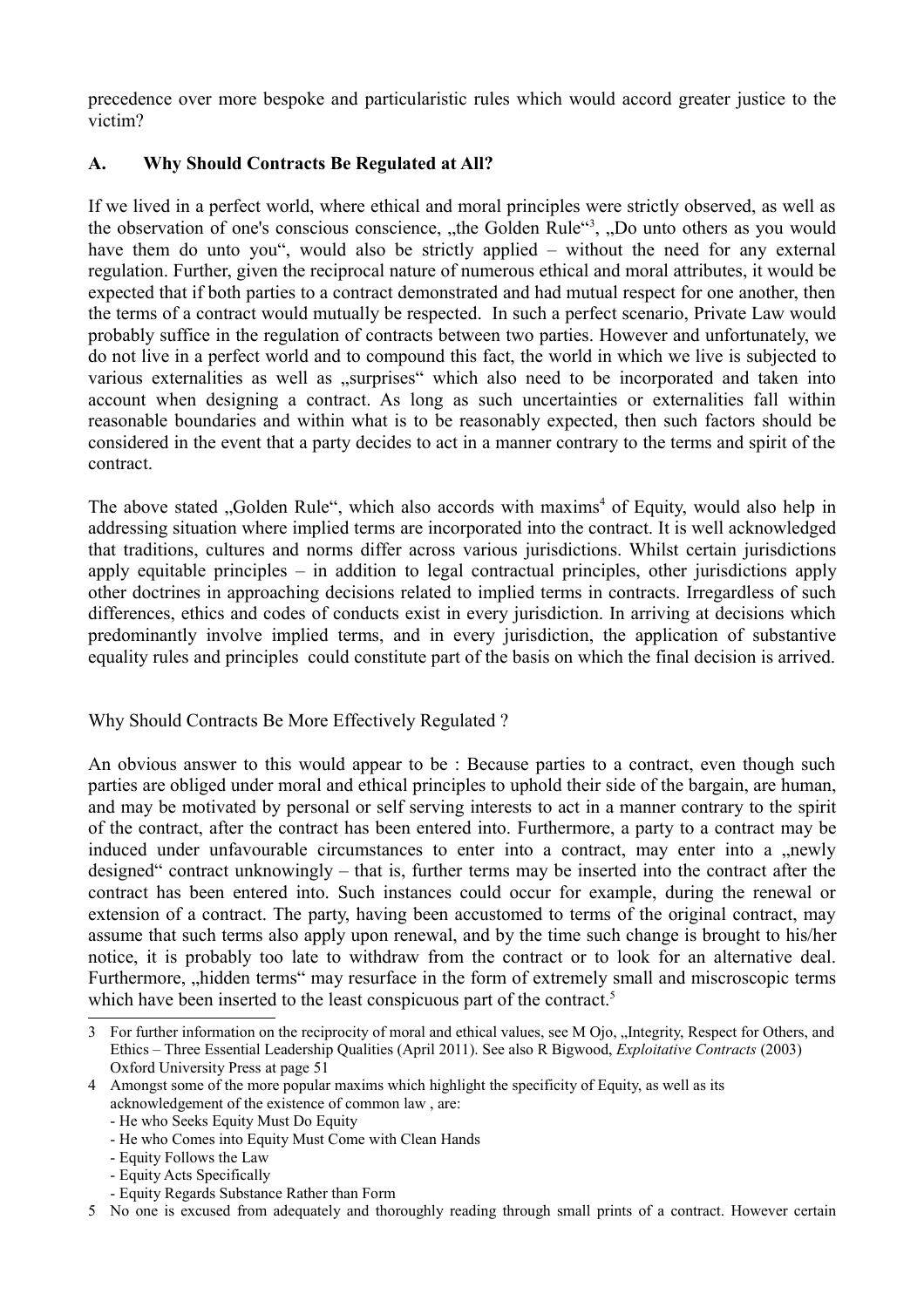In other situations, a party to a contract may be confronted with an offer during the duration of the contract – such an offer being made with the sole intention of exploiting the party's circumstances at the time. For example, the party making the offer may be aware of the "exploited" party's situation or financial circumstances. To elaborate, the party being exploited has no other option (owing to his lower bargaining power or the influential position of the other party) and may lose the chance of improving professional and future prospects where such an offer is rejected or turned down. The illustrated situations reflect the fact that contract related issues in regulation do not only occur during the contract formation periods.

For this purpose, it is vital to incorporate a form of "checks" in the Private Law regulation of contracts.

"The standards set by Private Law comprise both mandatory standards and self regulation."<sup>6</sup>

Self regulation confers benefits which include flexibility, a high level of compliance with rules, and the contribution to the generation of rules which are tailor made and suitable for the industry being regulated. Whilst certain benefits emanate from self regulation, one of its greatest weaknesses lies in the level of accountability which it is able to foster.<sup>7</sup> Further, in terms of flexibility, compliance, enforcement and accountability, a model such as that based on Enforced Self Regulation is considered to confer greater benefits than self regulation.

Ayres and Braithwaite infer that the greatest challenge encountered by regulatory design is probably not to be found at the apex of the pyramid of regulatory strategies "where a variety of well-tested punitive strategies exist<sup>7</sup> or at the base of the pyramid, "where there is experience of the successes and failures of the free market and of self-regulation in protecting the consumers."<sup>8</sup>

As well as the fact that Enforced Self Regulation is considered to facilitate a process whereby "more offenders would be caught often", "offenders who are caught are thought to be disciplined in a larger proportion of cases under the Enforced Self Regulation Model than under traditional government regulation".<sup>9</sup>

In serving as a supplement to self regulation, and probably owing to its acknowledgement of the deficiencies of self regulation, Private Law often "provides a model set of rules to govern a particular type of transaction."<sup>10</sup> However, such generality and standardisation also constitute the root cause of several challenges encountered by Private Law. The generality<sup>11</sup> inherent and peculiar

victims have been granted release from such contracts in certain court decisions. This situation however, is to be contrasted to a situation whereby no further exchange of documents occur and the term/duration of the contract is simply extended. In such situations, the contractual terms of the originally signed contracts, it would most certainly appear, should continue to apply where no further exchange of contracts/documents occur.

<sup>6</sup> See H Collins, *Regulating Contracts* (1999) Oxford University Press at page 63

<sup>7</sup> For further information on the benefits, weaknesses of self regulation, as well as other more favourable models of regulation, see M Ojo, Co-operative and Competitive Enforced Self Regulation: The Role of Governments, Private Actors and Banks in Corporate Responsibility (May 2010) Law and Pro sociality e Journals.

<sup>8</sup> I Ayres and J Braithwaite, *Responsive Regulation: Transcending the Deregulation Debate* Oxford University Press at page 102; Also see P Grabosky and J Braithwaite *Of Manners Gentle: Enforcement Strategies of Australian Business Regulatory Agencies*, (1986) at page 101 Oxford University Press, Melbourne.

<sup>9</sup> Ibid at page 114

<sup>10</sup> See H Collins, *Regulating Contracts* (1999) Oxford University Press at page 64

<sup>11 .</sup>A systematic problem for the efficacy and efficiency of Private Law regulation is attributed to its traditional committment to generality in respect of both procedure and substance. With respect to the procedural aspect, Private Law tends to apply uniform procedural and evidential rules to govern litigation across the entire range of contractual disputes. This problem of inefficiency attributed to this approach, can partially be resolved through the differentiation of ordinary courts into specialized branches such as a commercial court, small claims courts or courts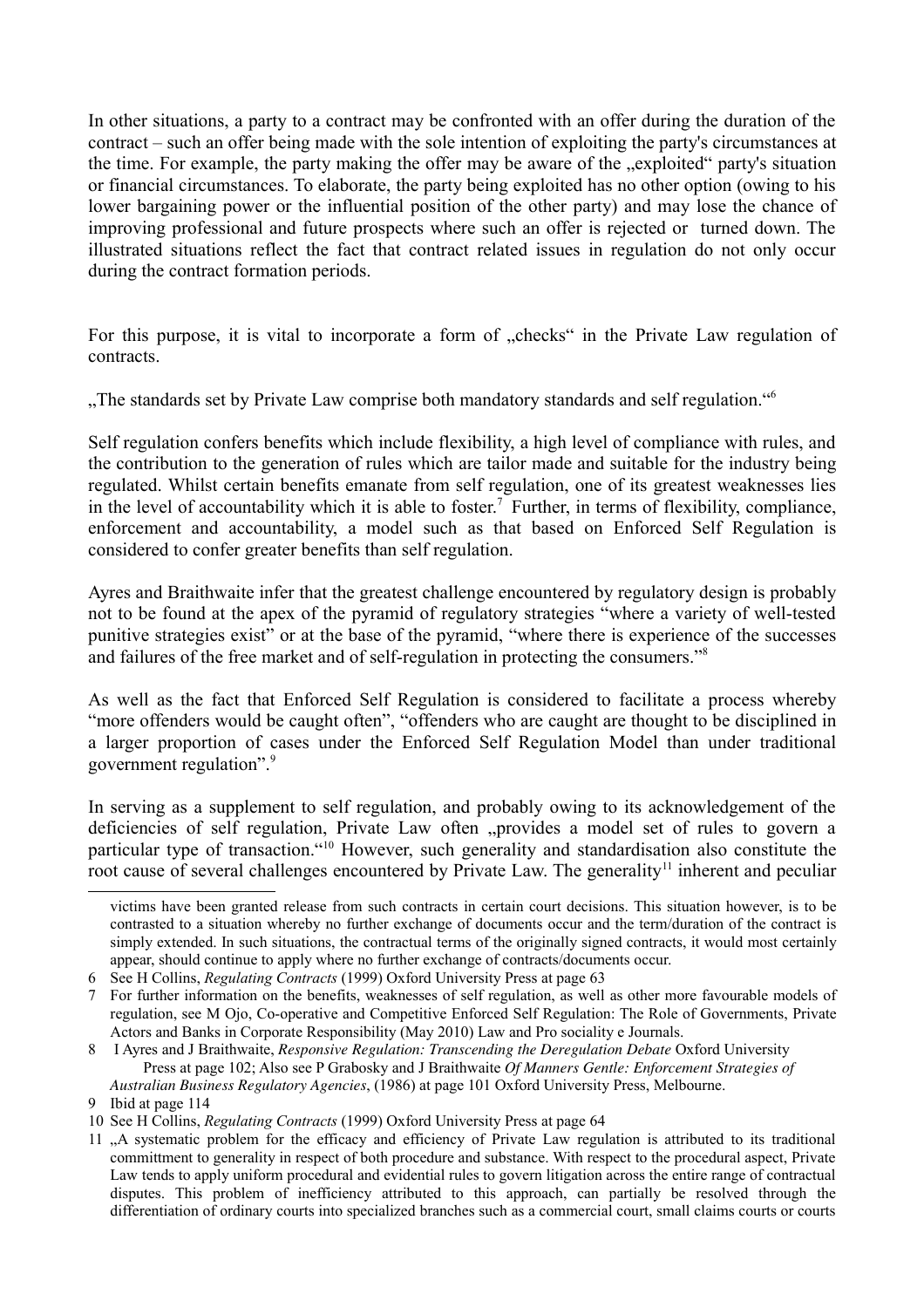to Private Law distinguishes it from Equity – which looks to the substance of transactions rather than the form. Even though it was realised that Equity was required in common law jurisdictions, as a supplement to address the inadequacies of common law in providing appropriate legal relief, Equity in itself, was not self sufficient. However it introduced, through its maxims and application, the individuality required in appropriately awarding what was just and appropriate – given the circumstances, to the claimant. In such a way, it mitigated and reduced the level of standardisation and generality that would have existed – had it not been introduced.

Focus, once more, will be reverted to situations whereby unfavourable and unfair contracts are likely to arise.

## **B. Exploitation and Victimization During and After Contract Formation Periods**

Exploitation is regarded as , a pervasive fact of the social life of human beings, which yet, is also a profound evil which tends to infect nearly all their relationships with one another."<sup>12</sup> Even though the terms "victimization",<sup>13</sup> "opportunism" and "unconscientious use of power" are often used synonymously with the concept of exploitation, a distinction can be drawn, as rightly argued, $14$ between victimization and exploitation – particularly with respect to their scope. As well as being capable of occurring with or without exploitation, victimization constitutes  $\alpha$  wider concept than exploitation – including for example, "deception", "extortion", "oppression", "entrapment", ", manipulation", and "coercion" - each of which may be distinguished, to a lesser or greater degree, from exploitation "15"

The Role of Legal and Equitable Remedies in Addressing "Exploitation Induced" Contracts

Such precepts and remedies include:

i)Economic Duress

ii)Misrepresentation of or Mistake in Contractual Terms (this embraces the incorporation of small print terms or so called "hidden" contractual terms)

iii)Unconscionable Dealing

iv)Undue Influence : Inequality of Bargaining Powers

Legal contractual exploitation is considered all the more objectionable when it "occurs within the scope of functions, tasks, or relationships that are  $\pi$  fiduciary" in nature – such exploitation in this event being compounded by betrayal, which provides jusitification to administer it separately from those more "routine" instances of exploitation policed by unconscionable dealing."<sup>16</sup>

with special expertise in particular types of transactions.

With respect to the substantive aspects of Private Law, the tendency towards generality in rules again presents problems for the efficacy of regulation."see ibid at page 76

13 . Especially when combined with self-seeking motives on the part of the alleged victimizer";ibid

<sup>12</sup> See R Bigwood, *Exploitative Contracts* (2003) Oxford University Press at page 1

<sup>14</sup> See ibid; For further information on compliance and punitive strategies, see also M Ojo, Building on the Trust of Management: Overcoming the Paradoxes of Principles Based Regulation, *SSRN eJournal LAW AND PROSOCIALITY and Banking & Financial Services Policy Report, Vol. 30, No. 7, Aspen Publishers/ Wolters Kluwer Law and Business, July 2011*

<sup>15</sup> Interpersonal exploitation, in abstract terms, is considered to involve the "unfair use" of another person: taking "unjust" or "unfair" advantage of another person for one's own advantage or benefit." R Bigwood, *Exploitative Contracts* (2003) Oxford University Press at page 20

<sup>16 &</sup>quot;Legal contractual exploitation involving betrayal attracts equity's *sui generis* jurisdiction to relieve against transactions that result from "relational" undue influence. Parties able to plead legal contractual exploitation by way of relational undue influence are privileged by forensic and remedial advantages not afforded to victims of "mere" unconscionable dealing." See ibid at page 24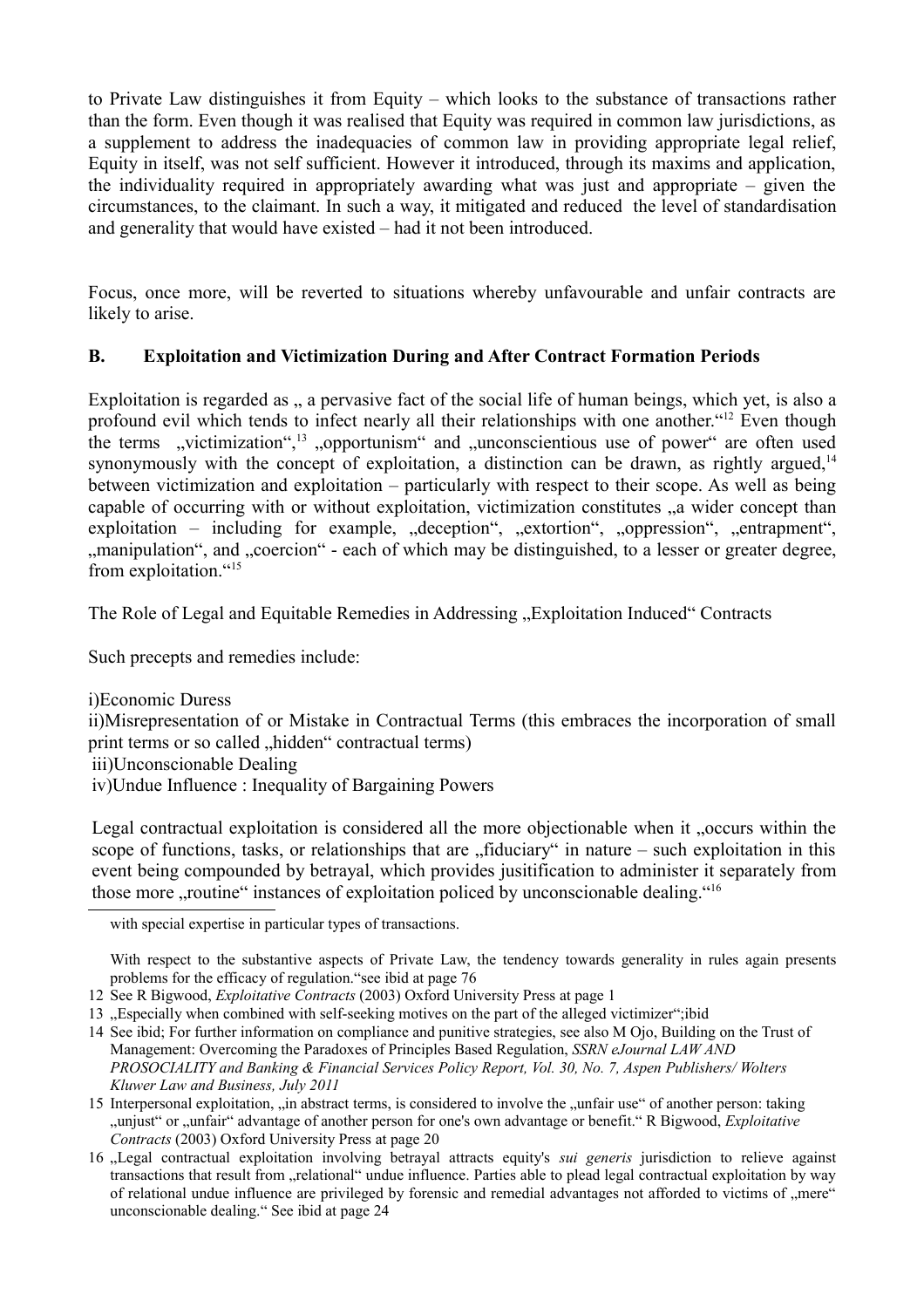Should Implied Contractual Terms Which Incorporate Sexual, Racial or other Forms of Discrimination be Incorporated into Contracts During or After the Formation Such Contracts ?<sup>17</sup>

Implied contractual terms, which are usually unknown to some parties to an agreement are in need of greater regulation than express terms of the contract. From this perspective, the courts have a vital role to play in applying the "Golden Rule"<sup>18</sup> of "doing unto others as you would wish to be done to you", as well as other equitable and substantive equality principles and rules applying the benchmark of what is considered to be reasonable.

#### **C. Challenges Encountered by Private Law in the Regulation of Contracts: The Need for Greater Interaction with Public Regulation**

Under Private Law, the monitoring of compliance with regulatory standards of Private Law is assigned to the parties themselves, who furthermore, retain the discretion regarding whether or not. the rules should be enforced or whether to negotiate a revision of such rules or standards".<sup>19</sup>

Even though the level of compliance which can be derived from such self- regulatory arrangements constitutes the basis of several debates, and even though the Enforced Self Regulation model is adjudged to be a better model when considered in terms of flexibility, compliance and enforcement, the issue relating to accountability is less contentious and provides robust justification for greater interaction between private and public regulation.

As well as questions relating to its ability to foster an adequate level of accountability, other identified challenges encountered by Private Law, in the establishment of effective monitoring and enforcement mechanisms of rules include<sup> $20$ </sup>

i)The problem of access to justice.

ii)Standard setting: The private law of contract, particularly, is lacking in its ability to  $\mu$  incorporate externalities<sup>21</sup> in setting standards; confronted with problems relating to the

19 "No policing and enforcement agency is involved – however, the parties to the contract have the discretionary power to enforce the standards through an ordinary court procedure." See H Collins, *Regulating Contracts* (1999) Oxford University Press at page 64

<sup>17</sup> For further reading on the extent to which considers the extent to which EC and UK equality law are , moving away from liberal notions of non-discrimination towards an approach based on substantive equality or equity, not only in the field of sex discrimination but also in respect of race and disability discrimination at a time when the EC is expanding its competence in these areas", see C Barnard and B Hepple, "Substantive Equality" The Cambridge Law Journal (2000), 59: 562-585.

<sup>18</sup> The Golden Rule is also to be distinguished from that used in statutory interpretation. Statutory interpretation involves the application of the Literal Rule, Golden rule, the Rule in Heydon's case or the Mischief Rule. Whilst the Literal Rule offers greater legal certainty in comparison to other rules, there is less likelihood of achieving the level of legislative intent which could be attained by the other three rules.

<sup>20</sup> See R Bigwood, *Exploitative Contracts* (2003) OUP at pages 69-77

<sup>21 .</sup> A fundamental weakness of the private law regulation of contracts consisting in the subordinate role played by third parties whose interests may be affected by the self-regulated transaction. Unlike a regulatory regime imposed by an agency that is required to consider the interests of all affected parties and other externalities, under the rules of private law, the self regulation represented by the contractual agreement does not consider the need to incorporate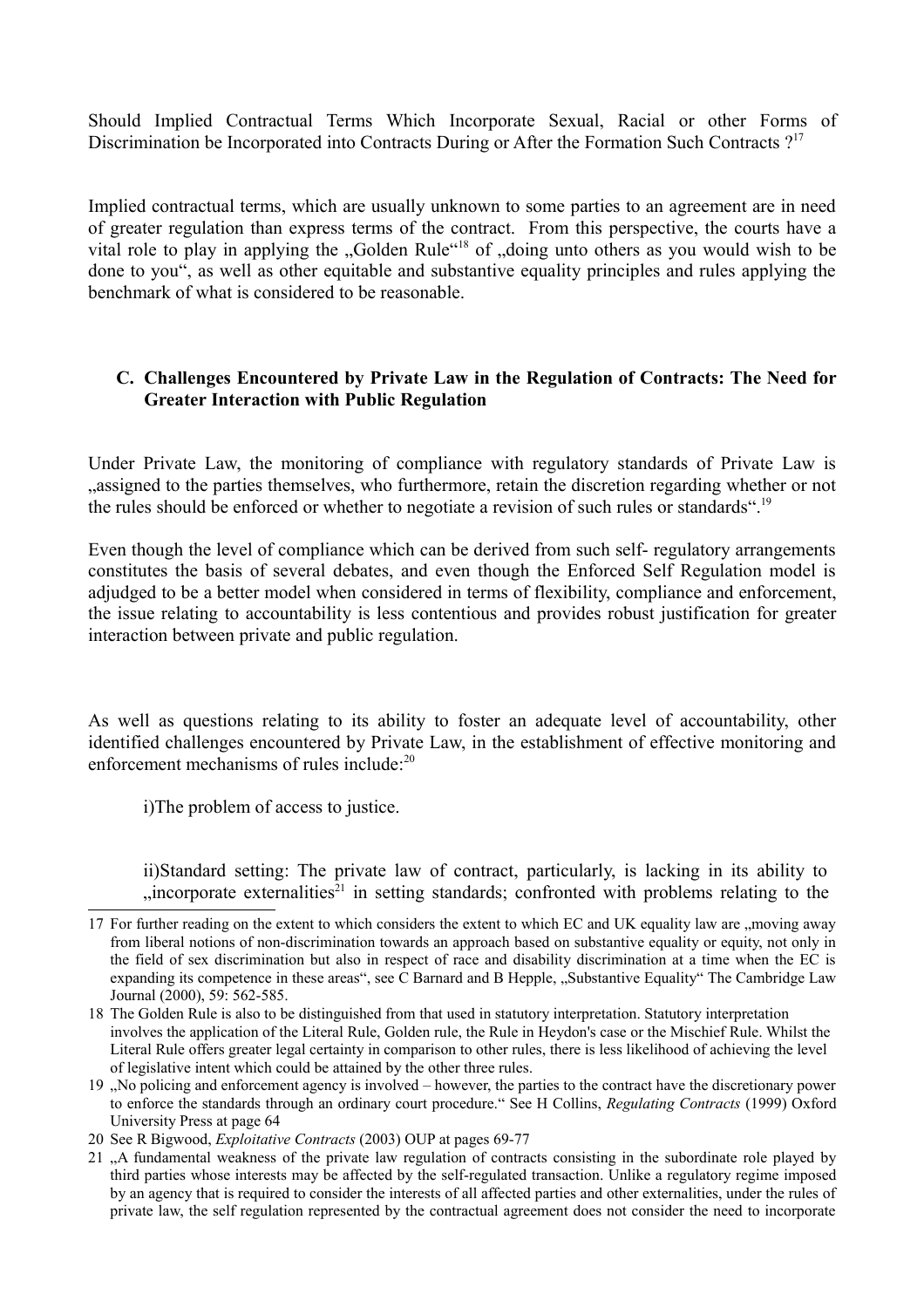setting of standards with an adequate degree of specificity in order to provide effective guidance;

iii)Lack of expertise in choosing standards

## **D. The Role of Courts: The Need for Legal Certainty and the Reasonableness Test**

As with statutory interpretation which involves an ascertainment of legislative intent or the remedying of a "mischief" or defect for which the common law could provide no redress, as well as where such legislation appears to be unreasonable, the courts can also play a vital role by devising rules designed to protect interests of disadvantaged parties whilst disposing of the particular case – through for example, the exercise of discretion to imply a default rule as an implied term.  $422$ 

In other words, the court could use its discretion in providing supplementary regulation – as regards what is to be reasonably implied. There are however limits to when and to what extent the courts can exercise discretion. In such situations the need for greater parliamentary powers, as well as the role of Parliament in providing greater legal certainty, are often brought to light.

The Need for Legal Certainty and Different Attributions to What is Considered to be Reasonable

The Equitable Case<sup>23</sup> highlights the different interpretations which a court could attribute to what is considered to be  $\alpha$  reasonable.  $\alpha$ <sup>24</sup> In Equitable, the Administrative Court, following the stance adopted by the Court of Appeal,<sup>25</sup> adopted  $\alpha$ , an unusual definition of unreasonableness, equating it with an absence of "cogent reasons" - this being an easier test for a claimant to satisfy than the standard of outrageous illogicality propounded by Lord Diplock in the leading case of GCHQ [1985] A.C. 374."

Need for Legal Certainty: Why Should Certain Professionals Be Accorded Legal Professional Privilege Whilst Others are Not?

In R. (on the application of Prudential plc) v. Special Commissioner of Income Tax,  $26$  it was ultimately held that "if there were scope to extend Legal Professional Privilege (LPP) to

any spill over effects. Private Law lacks a clear mechanism for the interests to be voiced." Despite these weaknesses, Collins is of the opinion that Private Law is evolving with the capacity to incorporate considerations of externalities in its formulation of regulatory standards and the application of its remedies.

<sup>22</sup> See R Bigwood, *Exploitative Contracts* (2003) OUP at page 71

<sup>23</sup> R. Equitable Members Action Group) v. HM Treasury [2009] EWHC 2495 (Admin)

<sup>24 &</sup>quot;Except in human rights cases, the test for substantive unlawfulness remains that of Wednesbury unreasonableness —a notoriously high (if imprecise) hurdle for claimants to clear." See M Elliot, Cambridge Law Journal, 69(1), March 2010, pp. 1–40, and CASE AND COMMENT THE GOVERNMENT VERSUS THE OMBUDSMAN: WHAT ROLE FOR JUDICIAL REVIEW? at page 2. For further information on the Reasonableness Principle, see TR Hickman, "The Reasonableness Principle: Reassessing its Place in the Public Sphere" Cambridge Law Journal 14 April 2004 Volume 63 Issue 01 at pages 166-198

<sup>25 &</sup>quot;The stance adopted in another Ombudsman case, R. (Bradley) v. Secretary of State for Work and Pensions [2008] EWCA Civ 36, [2009] Q.B. 114"; see M Elliot, Cambridge Law Journal, 69(1), March 2010, pp. 1–40, and CASE AND COMMENT THE GOVERNMENT VERSUS THE OMBUDSMAN: WHAT ROLE FOR JUDICIAL REVIEW? at page 2

<sup>26 [2010]</sup> EWCA Civ 1094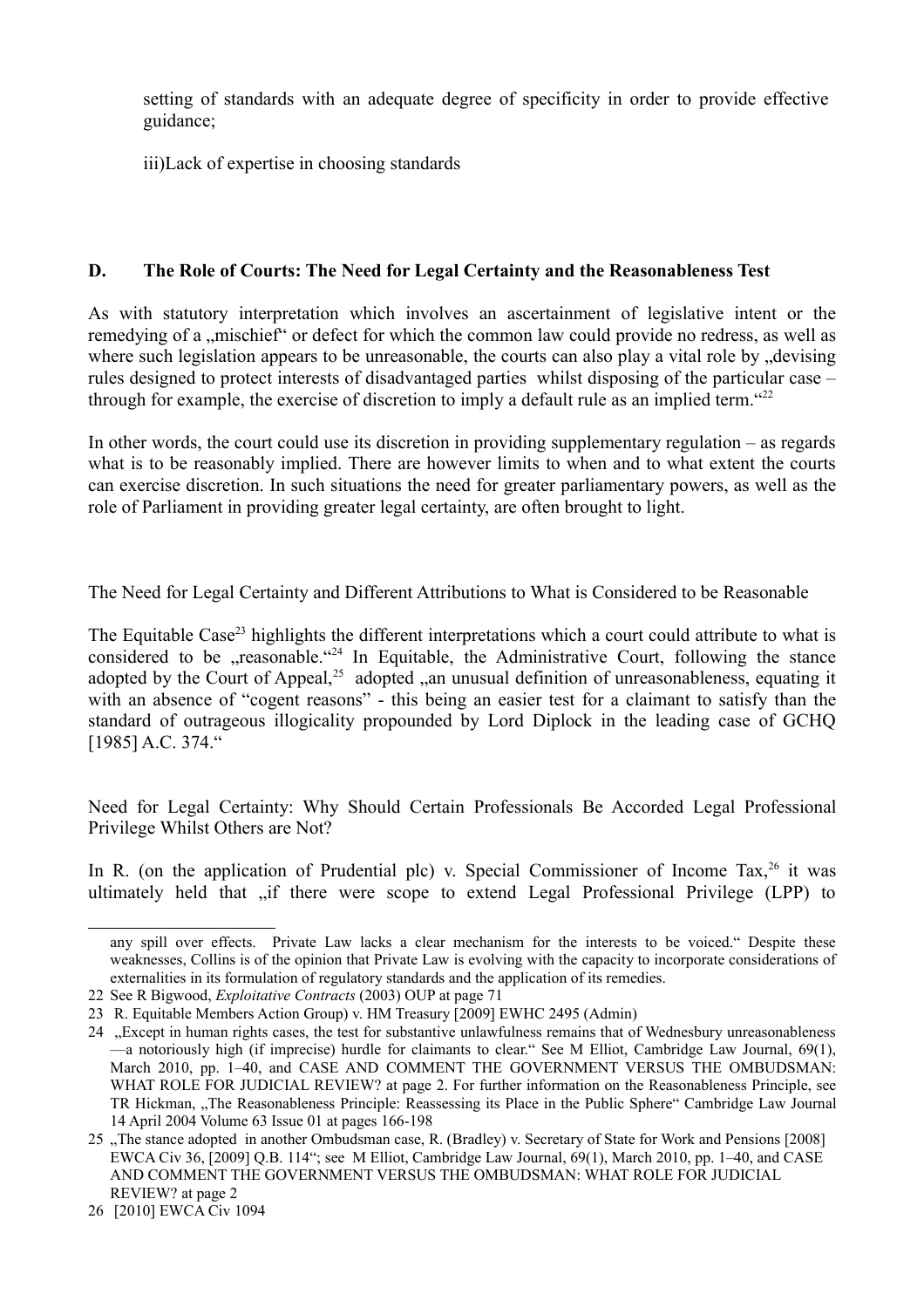accountants, the courts would run into difficulties in determining the limits to LPP. Prudential offered a number of solutions.<sup>27</sup> However, Lloyd L.J. held that the claimant's arguments only served to illustrate the complexity of the matter, and that the extension of LPP must be a matter for Parliament to decide<sup>"</sup><sup>28</sup>

The apparent confusion which arises where courts overrule previous decisions not only contributes to legal uncertainty, but provides further justification for consolidating Parliament's role in the legislative process. Another case which provides further argument for strengthening the role of Parliament, which relates however to accountability, as opposed to legal certainty, is highlighted by Elliot by way of reference to the case of R. (Equitable Members Action Group) v. HM Treasury [2009] EWHC 2495  $(Admin)^{29}$  where the Court, in adopting a "notably less interventionist approach" is considered to have provided greater leeway for ministers to dodge their responsibilities.

Roles of the Courts, the Ombudsman and Legislative Bodies in Fostering Accountability.

In view of greater accessibility (to justice) offered by Ombudsmen to weaker bargaining parties, as well as the role they assume in fostering accountability (particularly in holding government/the Executive accountable), should courts easily dismiss their findings?

A "strict review of dismissals of the Ombudsman's findings", it is added, strengthens the proper role of the Ombudsman—it stops ministers from evading political responsibility by dismissing her conclusions—while recognising that whether such conclusions should be acted upon remains a policy question for government and Parliament. If the latter is unable to bring sufficient political pressure upon the former to do the right thing—which might or might not entail doing all that the Ombudsman recommended—then that is a further argument for strengthening the role of Parliament."

<sup>27 &</sup>quot;, Prudential challenged notices requiring the production of documents relating to tax advice given by PricewaterhouseCoopers. The thrust of Prudential's argument was that, as accountants routinely give legal advice regarding fiscal matters, Legal Professional Privilege ("LPP") should apply. Its first argument was that LPP is concerned with the function of giving legal advice, not the status of the adviser. Its second argument was that as LPP is a common law rule the courts could extend it. Lloyd L.J. asserted that this depends upon whether Parliament has left that option open.Prudential's last argument related to the Court of Appeal decision in Wilden Pump Engineering Co v. Fusfeld [1985] F.S.R. 159." K Hughes, Case and Comment ACCOUNTANTS ARE NOT LAWYERS: LEGAL PROFESSIONAL PRIVILEGE, ACCOUNTANTS AND THE TAX MAN The Cambridge Law Journal (2011), 70 at page 20

<sup>28</sup> See K Hughes, Case and Comment ACCOUNTANTS ARE NOT LAWYERS: LEGAL PROFESSIONAL PRIVILEGE, ACCOUNTANTS AND THE TAX MAN The Cambridge Law Journal (2011), 70: 19-21

<sup>29</sup> See M Elliot, Cambridge Law Journal, 69(1), March 2010, pp. 1–40, and CASE AND COMMENT THE GOVERNMENT VERSUS THE OMBUDSMAN: WHAT ROLE FOR JUDICIAL REVIEW? at page 3. R. (Equitable Members Action Group) v. HM Treasury [2009] EWHC 2495 (Admin): "The Ombudsman is empowered to make findings of maladministration and can recommend what should be done in the light thereof, but the Government is under no statutory obligation to accept what the Ombudsman says. Whether this means that, as a matter of law, ministers are wholly free to dismiss the Ombudsman's reports was the question in this case."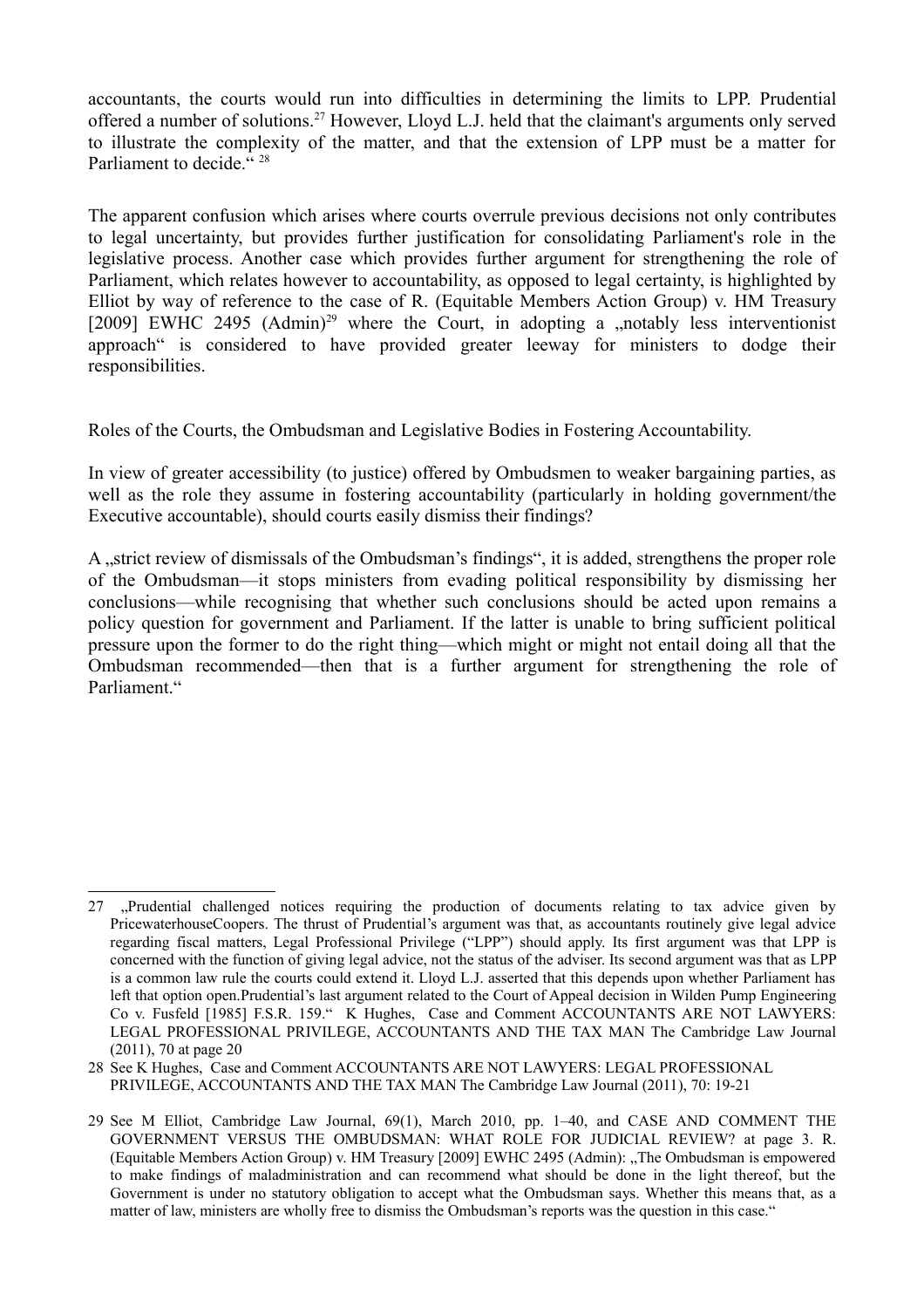#### **E. Why Harmonisation on the Basis of a Common European Code of Ethics and Conduct which is Founded on Substantive Equality Principles May Achieve More Effective and Satisfactory Results than the Draft Common Frame of Reference (DCFR).**

This paper, whilst highlighting the confusion and lack of legal certainty which could be attributed to common law systems, might appear to infer a preference for the codification of rules. However as will be illustrated in this section, whilst common law cannot be regarded as the ultimate contributor to legal certainty, a common system of codified rules is also incapable of introducing an optimal level of legal certainty. If more superior and higher ranked legislation such as statutes are still capable of generating confusion, and if courts still have the liberty to refrain from following important legislations such as the Human Rights Act,<sup>30</sup> could legal certainty ever be achieved?

The Restatements were regarded by some to be a model for the Draft Common Frame of Reference (DCFR), a means of achieving a common background and benchmark in respect of different jurisdictional laws – given the fact that such Restatements were  $\mu$  generally regarded as authoritative **reference** texts which provide the basis for law school courses and for doctrinal discussion, and which are applied by the courts as if they had the force of statutes."<sup>31</sup>

The lack of clarity and confusion attributed to the DCFR, in its role to clarify the confusion attributed to common law, as well as its inability to contribute to legal certainty, have raised questions about its suitability to serve as a model which could provide the benchmark required in achieving the required level of legal certainty.<sup>32</sup>

<sup>30 &</sup>quot;In R. (on the application of Prudential plc) v. Special Commissioner of Income Tax, Lloyd L.J. rejected the HRA argument – on the basis that whilst Article 8 of the European Convention on Human Rights protects communications with lawyers, it does not protect communications with other professionals providing legal advice, and even if it did, the limits of LPP could be justified under Article 8(2). He also rejected the argument advanced under Article 8 coupled with Article 14 ECHR, concluding that if there is any discrimination it "is not on the basis of the status of the person enjoying the right, but of the person to whom he wishes to turn to get advice" See K Hughes, Case and Comment ACCOUNTANTS ARE NOT LAWYERS: LEGAL PROFESSIONAL PRIVILEGE, ACCOUNTANTS AND THE TAX MAN The Cambridge Law Journal (2011), Volume 70 Issue 1 at page 21

<sup>31</sup> See N Jansen and R Zimmerman, "A EUROPEAN CIVIL CODE IN ALL BUT NAME": DISCUSSING THE NATURE AND PURPOSES OF THE DRAFT COMMON FRAME OF REFERENCE Cambridge Law Journal, 69(1), March 2010 at page 101

<sup>32.</sup> The Restatement project was about establishing authoritative texts contributing to legal certainty; and that means that it was about rule-making. At the beginning of the 20th century the common law was generally seen to be in a desolate condition. As a result of countless contradictory precedents and laws it had become completely unclear and confusing, even for professional lawyers...See ibid. "According to Schulte-Nolke, the Restatements are supposed to provide "a method to establish commonalities against the background of diversity of laws" in Europe. Qualifications, as located by Jansen and Zimmerman, in Dicey's work, which are also considered, to a greater extent, to be necessary in the DCFR, were sought for in vain. See ibid at page 102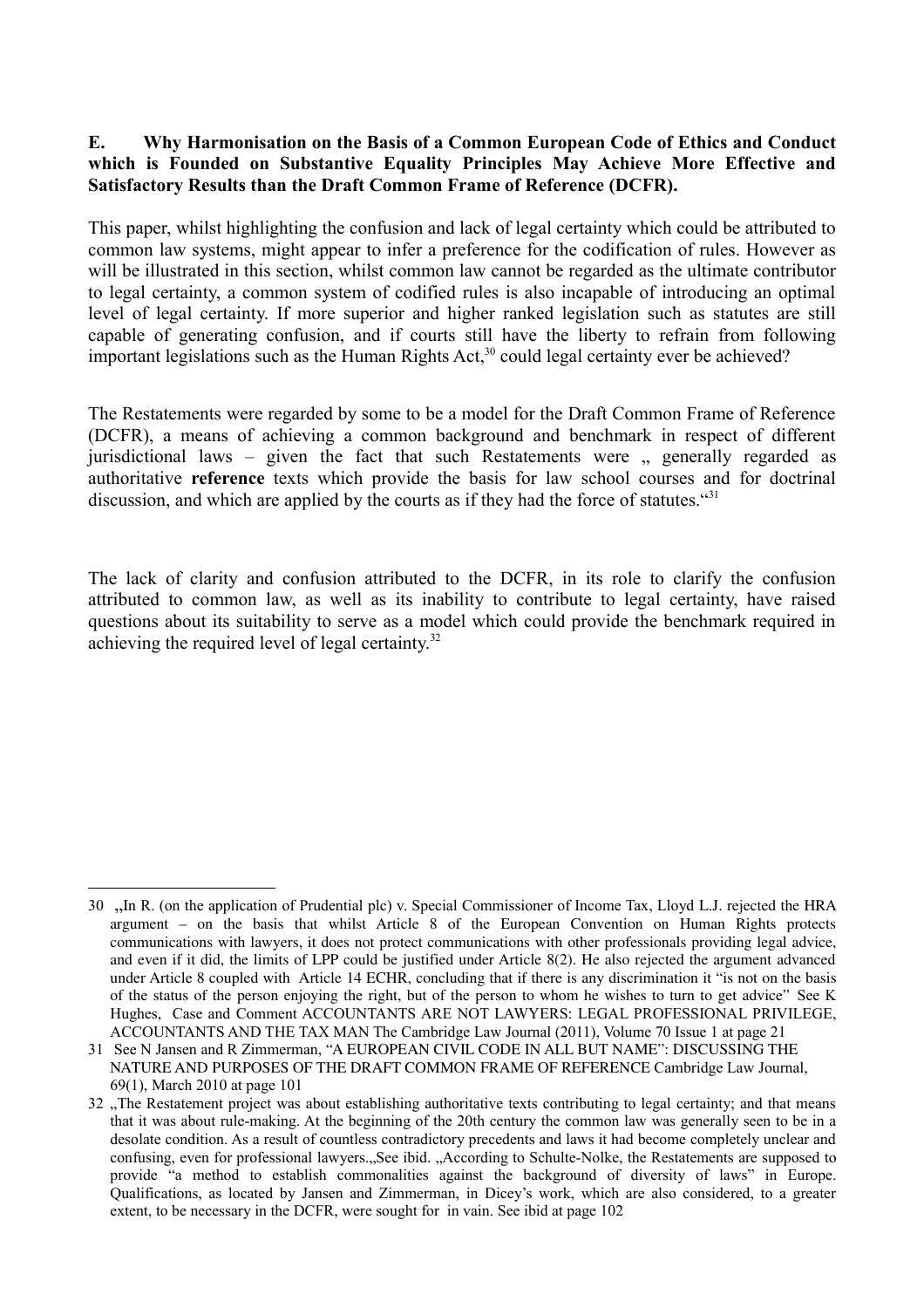#### **CONCLUSION**

The Private Law of Contract would immensely benefit from an approach which involves greater interaction with public regulation as well as one which incorporates substantive equality principles. Whilst implied contracts are considered to present the greatest threats and challenges in the achievement of a greater level of legal certainty, the courts could assist in helping to mitigate ambiguities arising from such contracts by supplementing such contracts with rules which should not only be reasonably implied, but which should also take into account the principles of Equity or substantive equality. Furthermore, Parliament and other legislative bodies have a role to play in ensuring that a greater level of legal certainty is achieved.

As illustrated in the paper however, the reasonableness test is not so straightforward and may differ depending on individual cases and circumstances. Whilst this certainly doesn't introduce the degree of legal certainty which may be desired, it goes on to illustrate the fact that the achievement of a lower level or a lower degree of legal certainty may be the price for adopting more bespoke and individual based approaches to cases. Despite this, the overweighing justification to be considered when adopting such approaches, should be that justice has been served to whom it is due and to whom justice should serve.